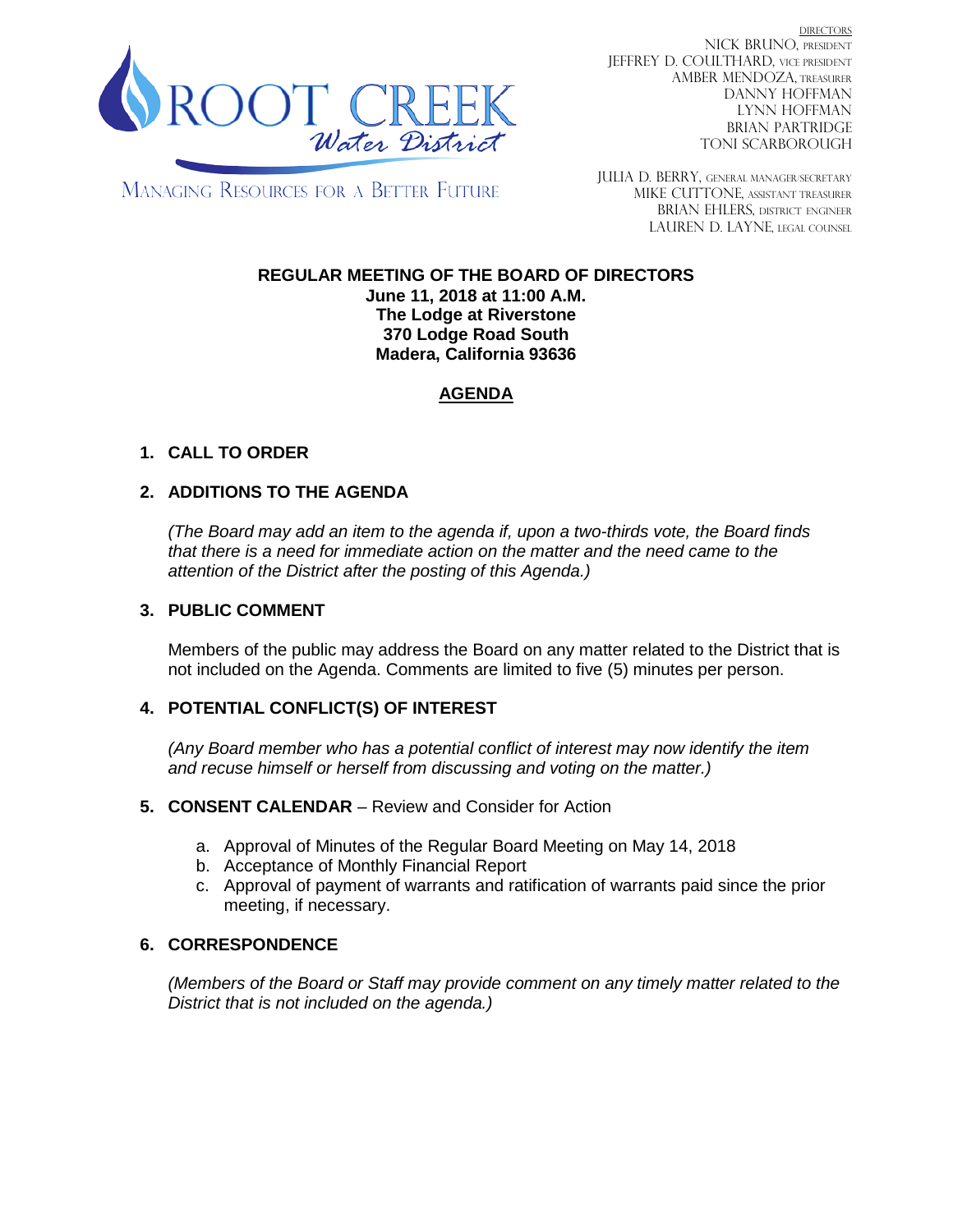- **7. BOARD ACTION ITEMS**  The Board may take action on any of the following items
	- a. **Extension of Infrastructure Lease between RCWD & Riverstone Development, LLC** – Review and consider action to amend the lease to extend the term to September 30, 2018.
	- b. **Agreement for Services, Cuttone and Mastro** Review and consider action to enter into an agreement for accounting services from July 31, 2018 to December 31, 2018 in the amount of \$4,165 per month.
- **8. COMMITTEE REPORTS -** The Board may take action on any of the following items
	- a. **Water Supply and Utilization – Ad Hoc Committee.** Report from the Ad Hoc Committee on water supply agreement discussions and potential special projects
		- i. 2018-2019 Water Supply Update
- **9. DISTRICT ENGINEER'S REPORT -** The Board may take action on any of the following items
	- a. Operations Monthly Report
	- b. Gunner Ranch West Water Balance Plan Comments
	- c. Other District Matters

### **10. LEGAL COUNSEL REPORT** The Board may take action on any of the following items

- a. Legislative update
- b. Report on Status of Audit
- c. Report on legal matters affecting the District
- **11. GENERAL MANAGER'S REPORT** The Board may take action on any of the following items
	- a. Scope of Work Wastewater Treatment Plant Operations and Maintenance Manual
	- b. Scope of Work Wastewater Treatment Plant Expansion Study
	- c. Scope of Work Municipal Separate Storm Sewer System (MS4) Permit **Compliance**
	- d. Urban Utility Customers and Delinquency Policy
	- e. Scope of Work Groundwater Management Plan Update/Groundwater Sustainability Plan
	- f. 2018 Groundwater Recharge Fee Estimated Invoices
	- g. Other District Matters Review and consider taking action
- **12. COMMUNITY FACILITIES DISTRICT (CFD)** The Board may take action on any of the following items